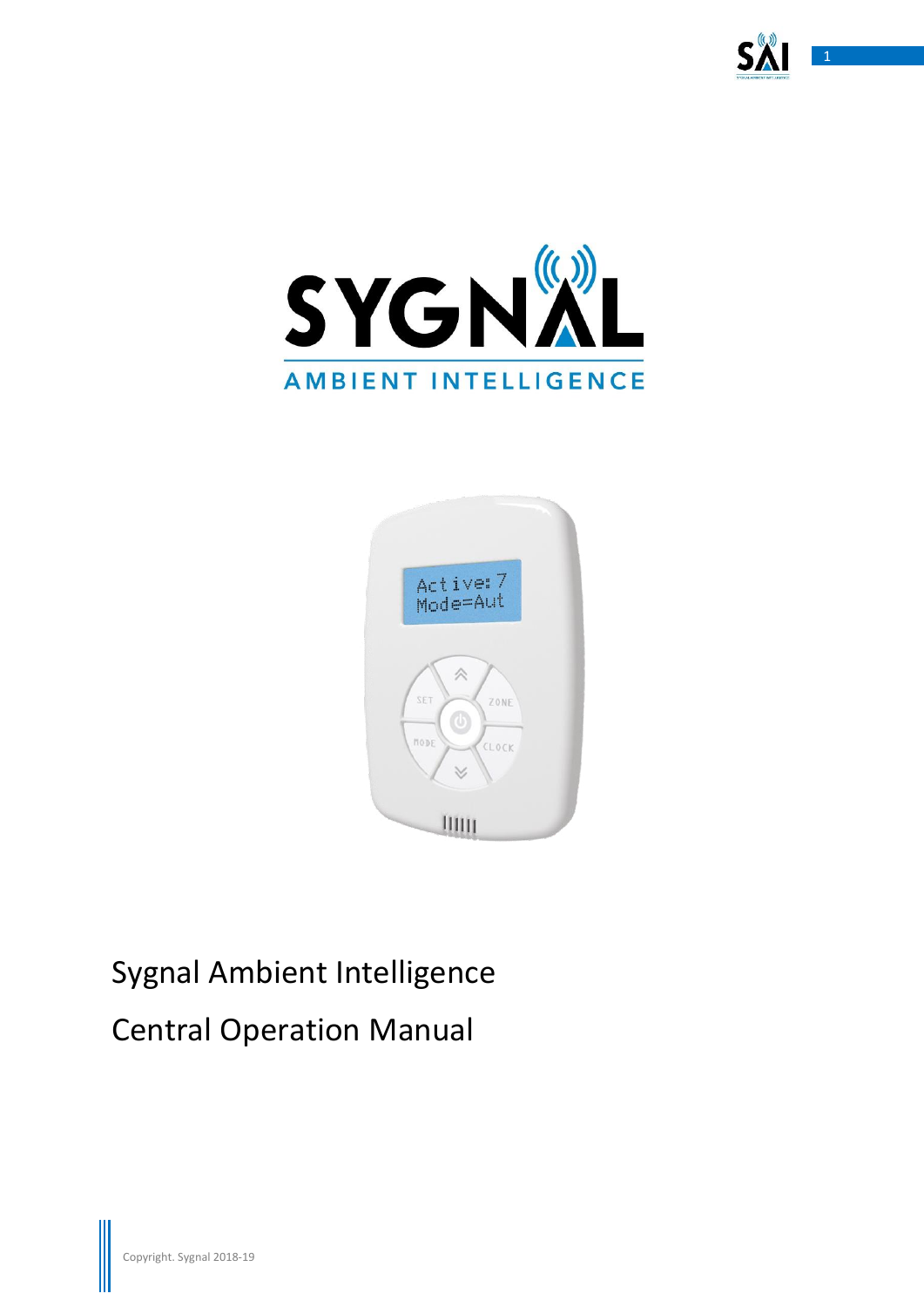

Publisher Sygnal Ambient Intelligence Phone 1300 844 429 Fax 02 4388 1901 Internet www.sygnal .com.au

#### **Revision 07.11**

This Technical Manual describes the service and troubleshooting of Sygnal Digital Inverter Ducted split air conditioners.

#### **Copyright**

This publication is Copyright © 2018-19 Sygnal. All rights reserved. No part of this publication may be reproduced, stored in any retrieval system or transmitted, in any form or by any means, electronic, mechanical, photocopying, recording or otherwise, without the prior written permission of Sygnal.

#### **Disclaimer**

Sygnal reserves the right to make changes and improvements to any of the products described in this document without prior notice. Under no circumstances shall Sygnal be responsible for any loss of income or any special, incidental, consequential or indirect damages howsoever caused.

#### **Warranty**

The contents of this document are provided "as is". Except as required by applicable law, no warranties of any kind, either express or implied, including, but not limited to, the implied warranties of merchantability and fitness or a particular purpose, are made in relation to the accuracy, reliability or contents of this document, Sygnal reserves the right to revise this document or withdraw it at any time without prior notice.

#### **Sourcing**

Proudly designed and manufactured in Australia by Sygnal, an independent Australian-owned company.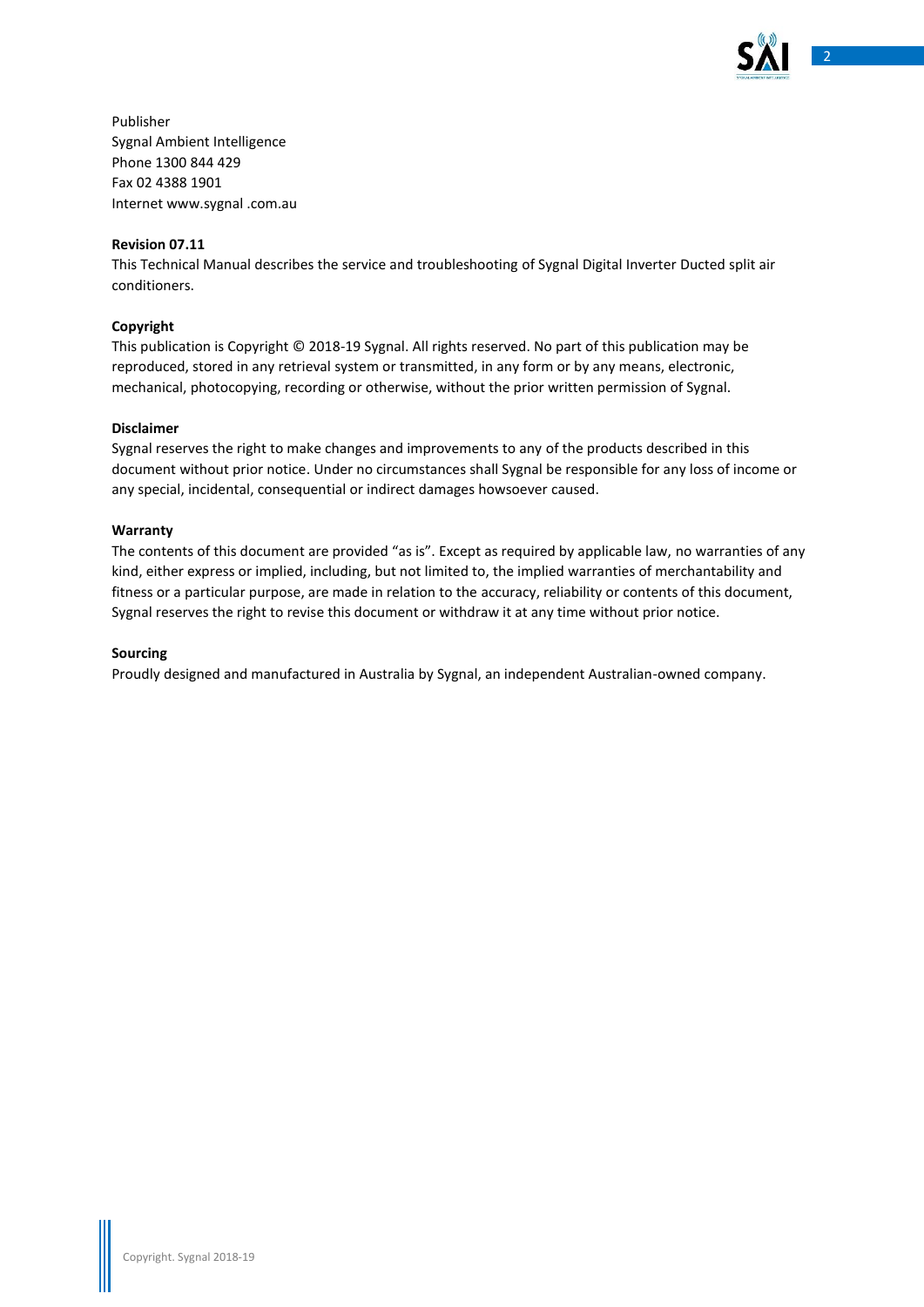

# Contents

| 1.1 |        |  |  |
|-----|--------|--|--|
|     | 1.1.1  |  |  |
|     | 1.1.2  |  |  |
|     | 1.1.3  |  |  |
|     | 1.1.4  |  |  |
|     | 1.1.5  |  |  |
|     | 1.1.6  |  |  |
|     | 1.1.7  |  |  |
|     | 1.1.8  |  |  |
|     | 1.1.10 |  |  |
|     | 1.1.11 |  |  |
|     |        |  |  |
| 2.1 |        |  |  |
| 2.2 |        |  |  |
| 2.3 |        |  |  |
| 2.4 |        |  |  |
|     |        |  |  |
|     |        |  |  |
|     |        |  |  |
|     |        |  |  |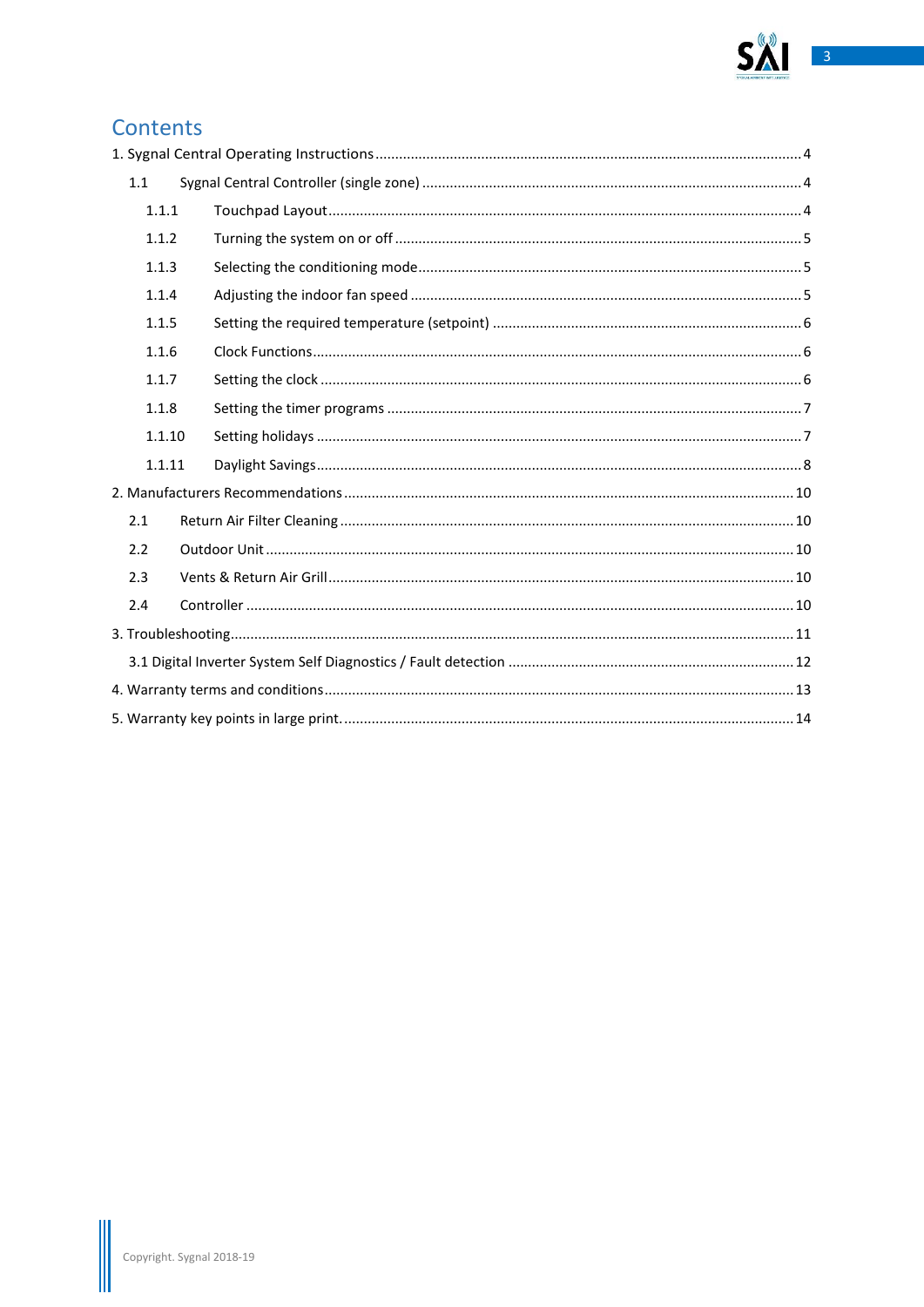

# <span id="page-3-0"></span>1. Sygnal Central Operating Instructions

The following pages detail the operation of the various control system types available for the Sygnal ducted systems.

# <span id="page-3-1"></span>1.1 Sygnal Central Controller (single zone)

# <span id="page-3-2"></span>1.1.1 Touchpad Layout

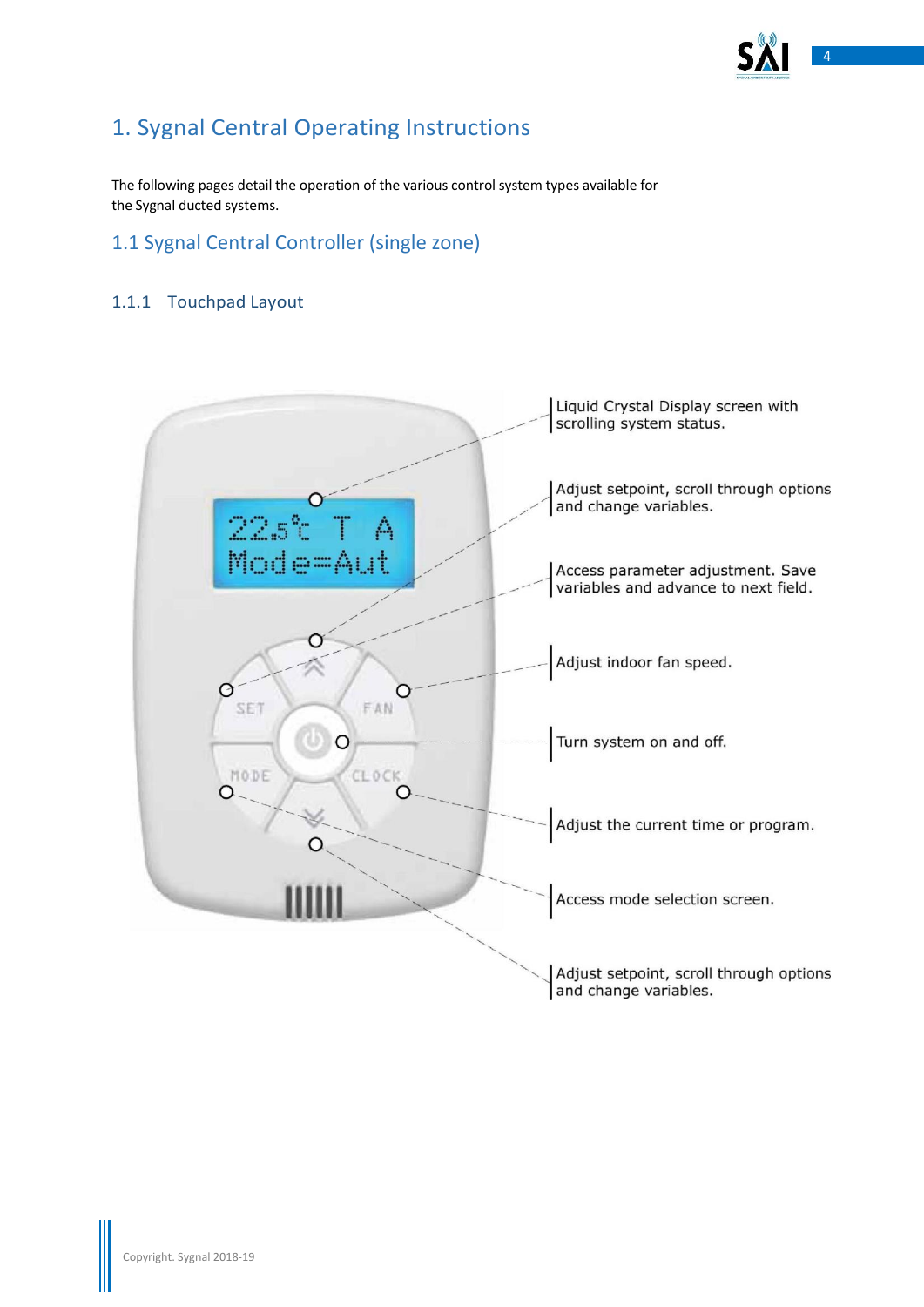

# <span id="page-4-0"></span>1.1.2 Turning the system on or off

1. Press the POWER button to tun the system on or off. When the system is off the display appears like this.



(Sygnal Air Conditioning scrolls across the top line).

When the system is on the following information is displayed.



Mode=Auto Load=85% Fan=900L/s Temp=23°C Status Cooling

### <span id="page-4-1"></span>1.1.3 Selecting the conditioning mode

1. Press MODE to access the mode selection screen.



- 2. Use the UP or DOWN arrows to select the required mode (select from Auto, Cool, Heat or Vent)
- 3. Press SET to save and exit.

### <span id="page-4-2"></span>1.1.4 Adjusting the indoor fan speed

1. Press FAN to access the fan speed adjustment screen.

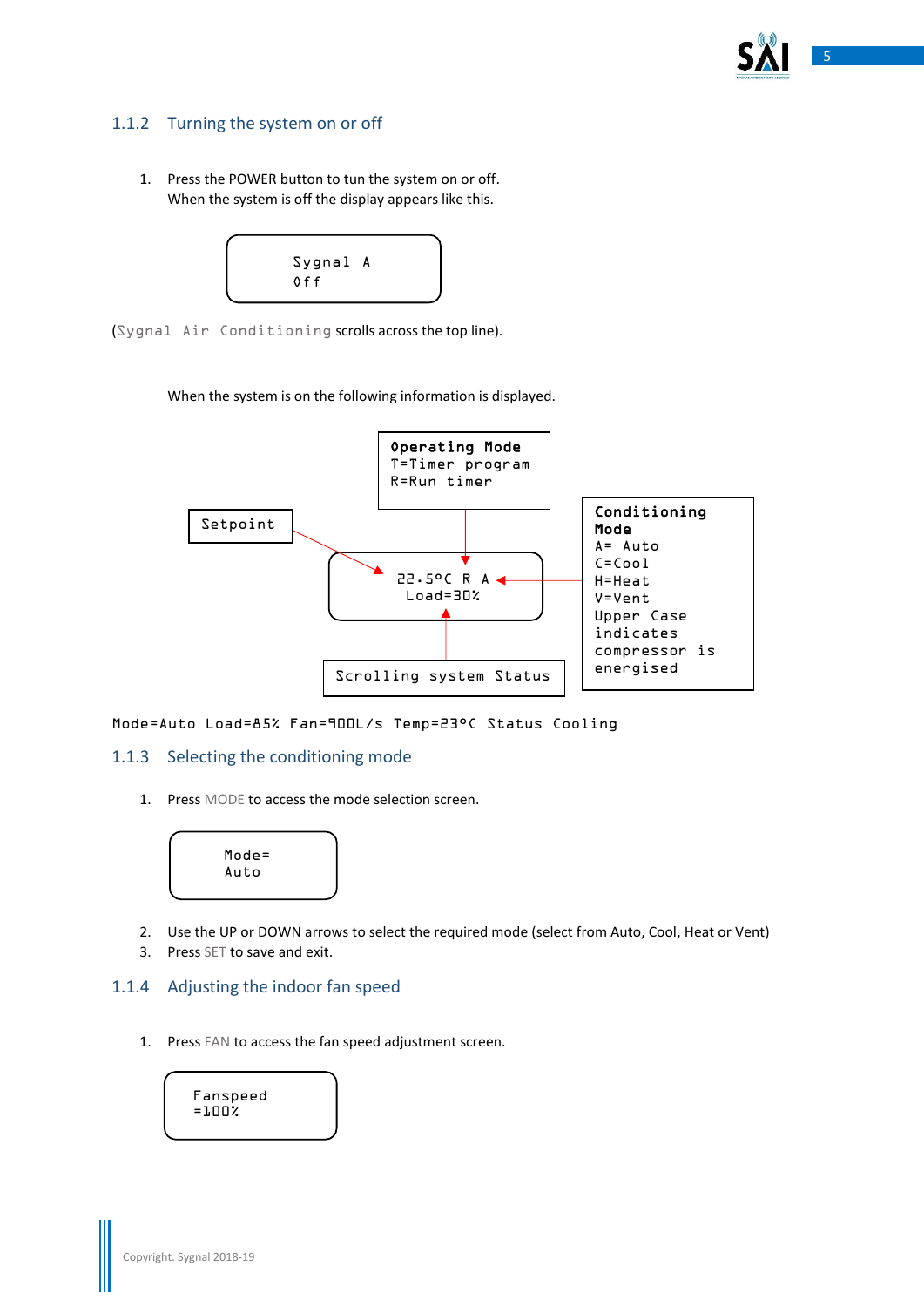

- 2. Press the UP or DOWN arrows to increase or decrease the fan speed setting (adjustable from 100% to 30% in 10% steps).
- 3. Press SET to save and exit.

#### <span id="page-5-0"></span>1.1.5 Setting the required temperature (setpoint)

1. Press the UP or DOWN arrows or SET to access the setpoint adjustment screen.

Set=22.5°C Tmp=23.0°C

- 2. Use the Up or DOWN arrows to adjust the setpoint to the desired level.
- 3. Press SET to save and exit.

### <span id="page-5-1"></span>1.1.6 Clock Functions

The optional clock module must be installed to enable the clock functions. These are then accessible via the clock display screen.

1. Press CLOCK to view the clock display screen.

10:12p Tu 02Oct, 19

2. Press SET to enter the clock menu screen.



3. Use the UP or DOWN arrows to cycle the cursor to the desired menu option, then press SET to access the edit screen for that option.

### <span id="page-5-2"></span>1.1.7 Setting the clock

1. Select SetClock from the clock menu, then press SET to edit the system time.

10:12am 02Oct, 19

- 2. The cursor will highlight the hour value. Use the UP or DOWN arrows to select the correct hour (watch for am/pm), then press SET
- 3. Repeat this procedure for the minutes, Day, Month and Year values.
- 4. After pressing SET to accept the year, the display will return to the clock display screen.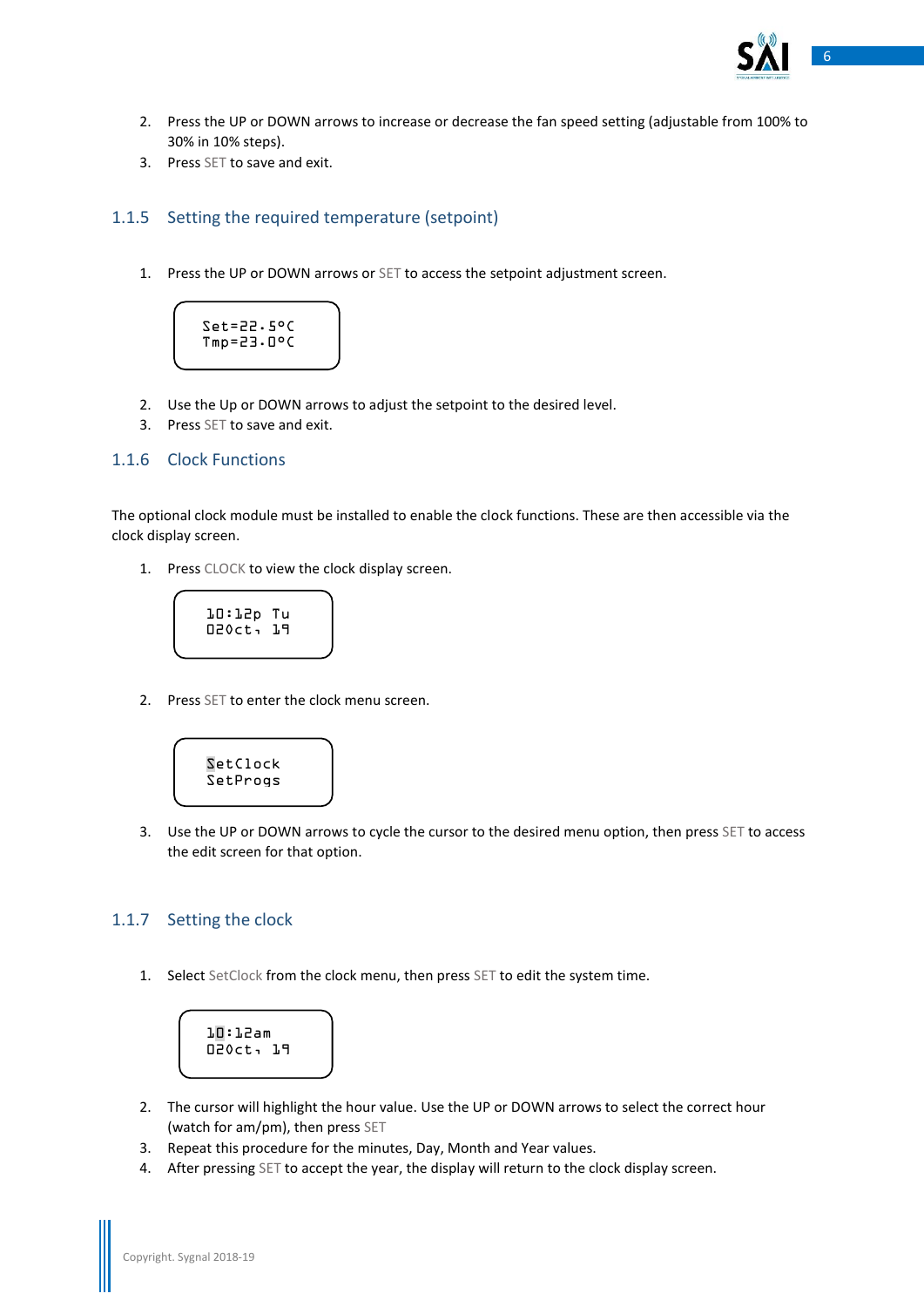

### <span id="page-6-0"></span>1.1.8 Setting the timer programs

Active programs will appear in CAPITALS

(PROG 02 = active; prog 02 = Not active)

To disable a timer program, select a start & stop time of --:--, or make all days inactive.

1. Select Setprogs from the clock menu, press SET to access the timer program selection screen.



2. Use the UP or DOWN arrows to select the timer program to be edited, then press SET to edit the start time. The cursor will highlight the minutes value.



3. Use the UP or DOWN arrows to select the correct time in 10 minute increments, then press SET to edit the stop time.



4. Use the UP or DOWN arrows to set the stop time then press SET to access the run day selection screen. The cursor will highlight the first letter on the bottom line, representing Sunday.



- 5. Press the UP arrow to turn this program on (S is upper case), or to turn the program off (s is lower case) for this day.
- 6. Press SET to save and move the cursor to the next day.
- 7. Press CLOCK to go back if required.
- 8. Repeat this procedure for each day of the week.
- 9. Press SET at Saturday to save the program and return the display to the program selection screen.
- 1. Use the UP or DOWN arrows to select another program and repeat the process.
- 10. Use the UP or DOWN arrows to navigate to the Exit option and press SET when finished.

### <span id="page-6-1"></span>1.1.10 Setting holidays

Active holidays will cause the system to ignore timer program signals.

Holidays may be set as single days, or as blocks, Dates are inclusive. For a one-day holiday enter the same start and stop date.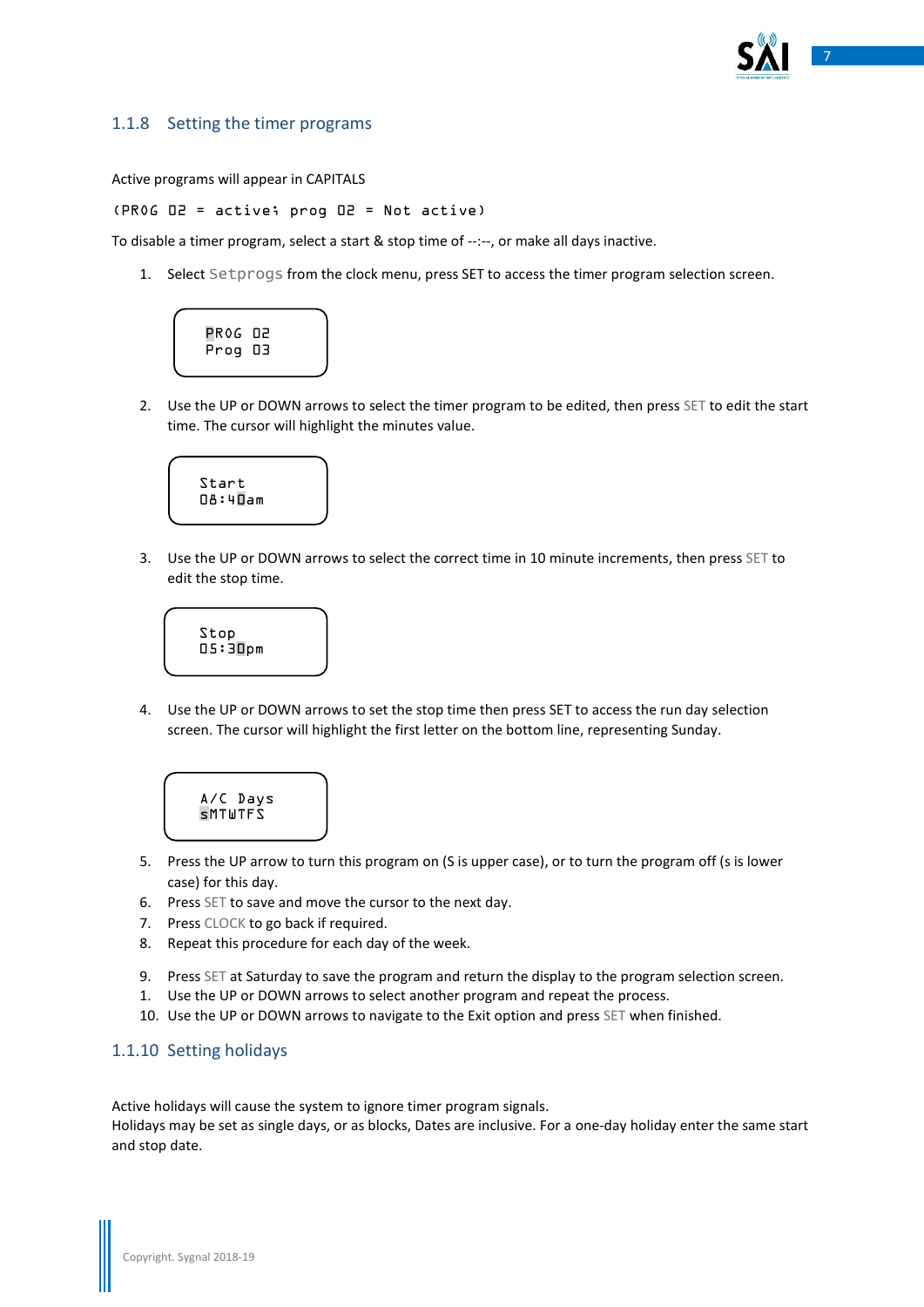

All holiday programs *must have a start and stop date to be valid*. To disable a holiday program, set its start or stop date to -----.

Active Holidays will appear in CAPITALS

(HOL 02 = active; hol 02 = not active)

1. Select SET HOLS from the clock menu screen then press SET to display the holiday program selection screen.



2. Use the UP or DOWN arrows to select the Holiday program to be edited, then press SET. The cursor will highlight the Month value.



- 3. Use the UP or DOWN arrows to select the correct month, then press SET.
- 4. Use the UP or DOWN arrows to select the correct Day, then press SET. The display will change to the stop date screen.



- 5. Repeat the procedure to set the stop date for the holiday.
- 6. The display will revert to the holiday selection screen and the cursor will highlight the last holiday edited.
- 11. Use the UP or DOWN arrows to select another program and repeat the process.
- 7. Use the UP or DOWN arrows to navigate to the EXIT option and press SET when finished.

### <span id="page-7-0"></span>1.1.11 Daylight Savings

The daylight savings function advances the clock's time by 1 hour whilst the current date and time are between the start and stop dates set.

To disable daylight savings, simply select a start date of -----,

*(Typically: Southern Hemisphere = Oct 31…Mar 31; Northern Hemisphere = Mar 31…Oct 31)*

1. Select DAY SAVE from the clock menu, then press SET to select the start date for daylight savings. The cursor will highlight the month Value.



2. Use the UP or DOWN arrows to select the correct Month, then press SET.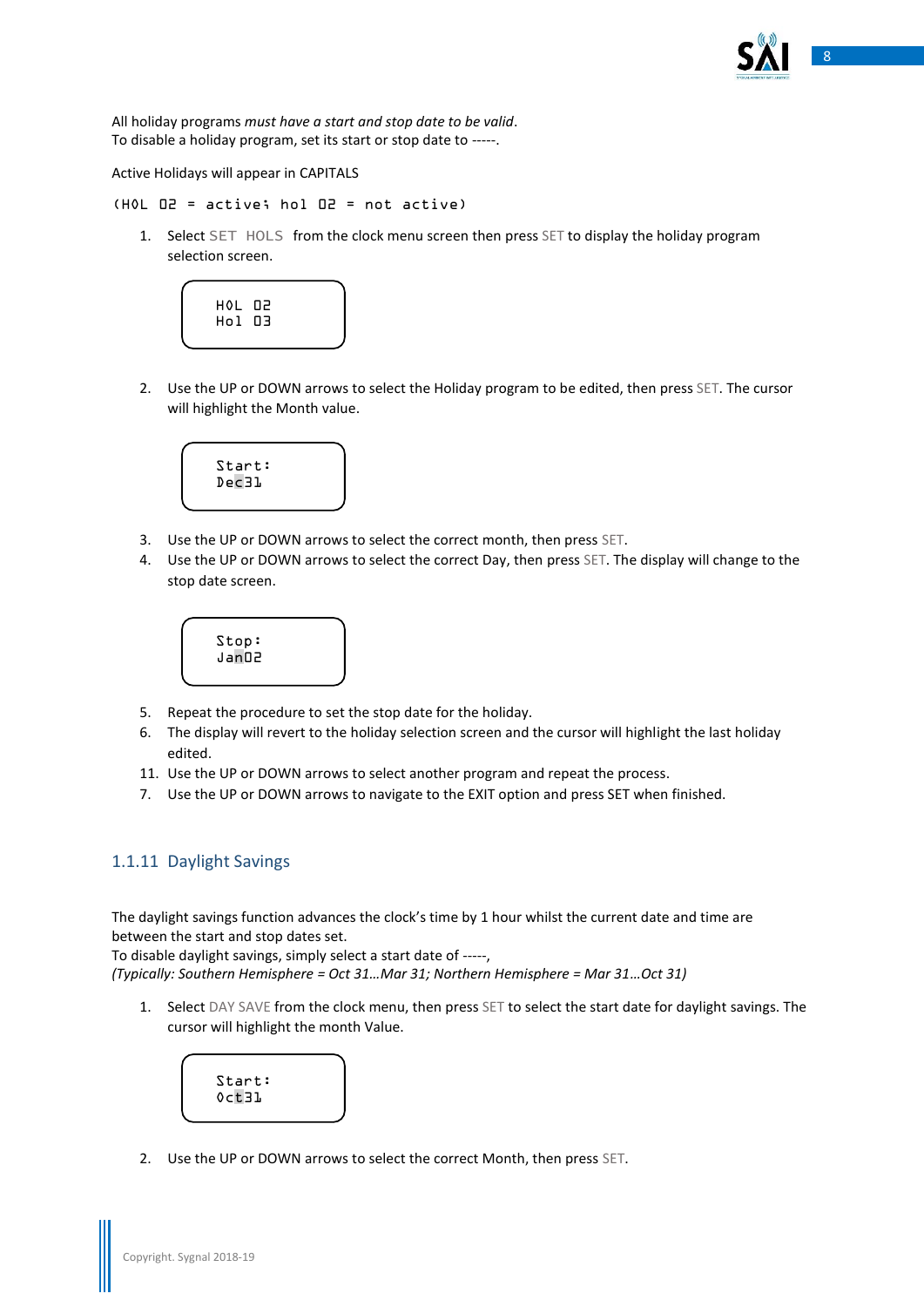

3. Use the UP or DOWN arrows to select the correct Day, then press SET. The display will change to the stop date screen.



4. Repeat the procedure to set the stop date for daylight savings. When finished the display will revert to the clock menu screen.

*NOTE: The 1-hour advance occurs at 1:59 am (advances to 3:00 am) and the 1 hour revert occurs at 2:59am (reverts to 2:00am).*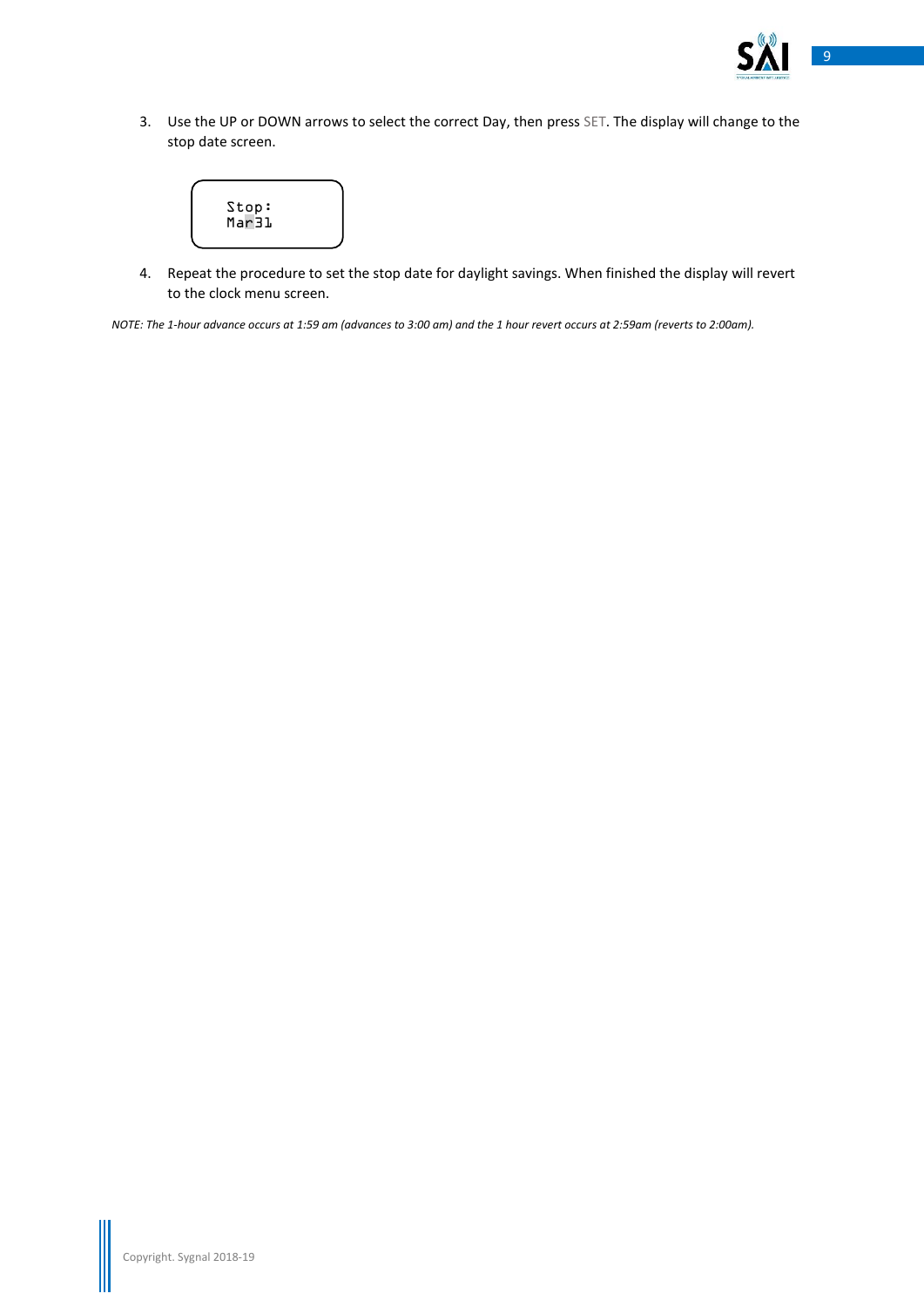

# <span id="page-9-0"></span>2. Manufacturers Recommendations

Regular maintenance will ensure your Sygnal system operates at maximum efficiency.



The air conditioning plant and control system contains no user serviceable parts. Installation, service and maintenance of these components should be carried out by a suitably qualified technician



The control circuits for the indoor and outdoor units carry voltages > 240 VAC which can cause serious injury or death.

# <span id="page-9-1"></span>2.1 Return Air Filter Cleaning

Cleaning the filter in the return air grille is recommended every month. Filters may be cleaned by either vacuum or hand wash in mild detergent. Never operate the air conditioner without the filter. Ensure the filter is in good condition, if not contact your installer for a replacement filter (a charge will apply).

# <span id="page-9-2"></span>2.2 Outdoor Unit

Do not place any object in front of the condenser. Keep free of grass, leaves and any other form of debris. This will allow for proper air flow and ensure unit efficiency.

# <span id="page-9-3"></span>2.3 Vents & Return Air Grill

Regular cleaning of the return air grill and air vents is recommended. This will prevent build-up of dust and dirt.

# <span id="page-9-4"></span>2.4 Controller

Clean the wall control with a dry cloth. Do not use a spray detergent or water.

**IMPORTANT**: Neon signage will interfere with the operation of Sygnal controllers. Do not have neon lights near Sygnal Navigators or Room controllers as the Electromagnetic field (EMF) will disrupt the operation of the controllers.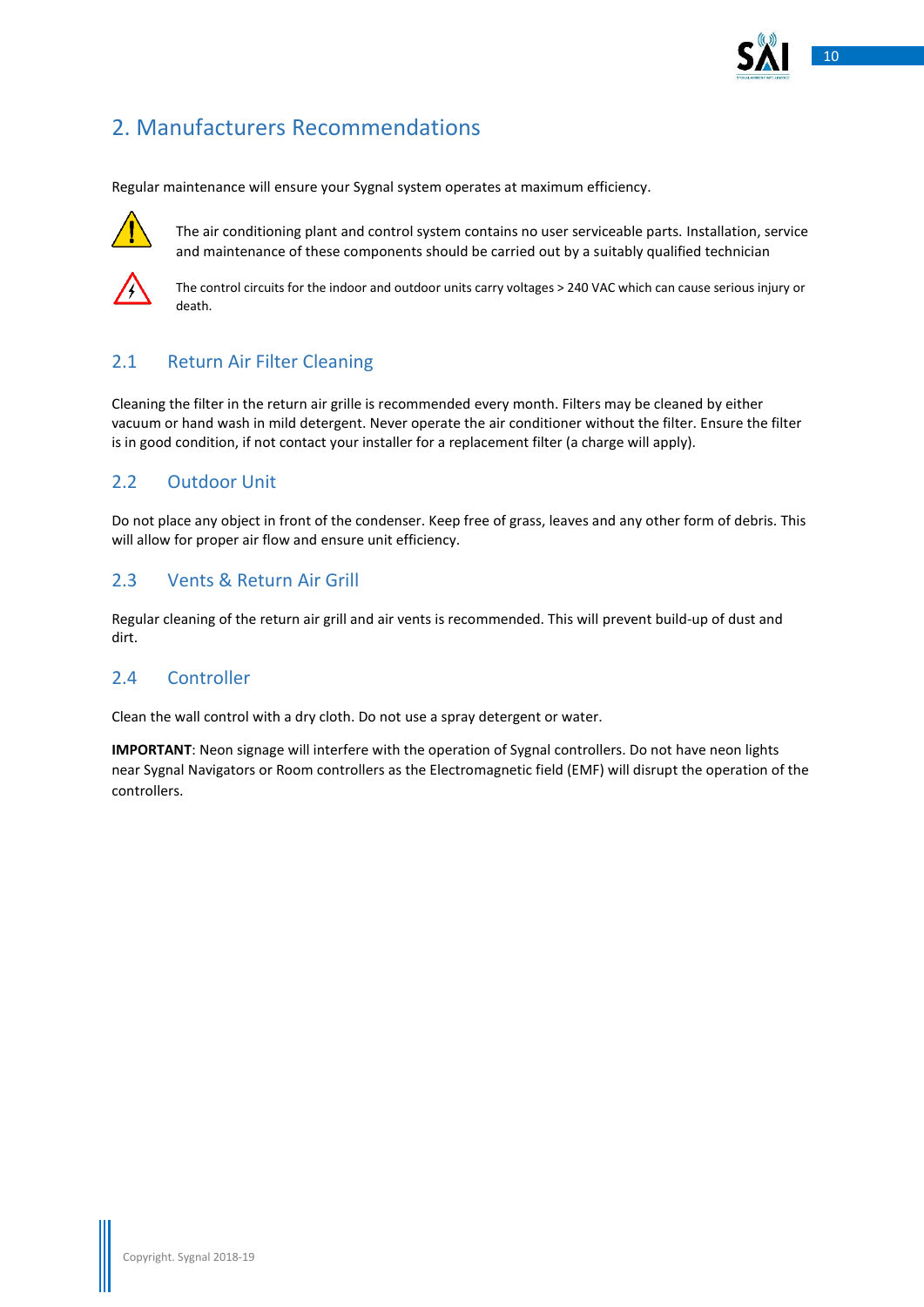

# <span id="page-10-0"></span>3. Troubleshooting

| Problem                                                                                                                                                                                                                  | <b>Possible Solution</b>                                                                                                                                                                                                                                                                                                                                      |
|--------------------------------------------------------------------------------------------------------------------------------------------------------------------------------------------------------------------------|---------------------------------------------------------------------------------------------------------------------------------------------------------------------------------------------------------------------------------------------------------------------------------------------------------------------------------------------------------------|
| Air Conditioner has restarted but does not operate<br>for 4 minutes                                                                                                                                                      | The normal operating behaviour to protect the<br>compressor. Wait until the air conditioner begins<br>operating.                                                                                                                                                                                                                                              |
| Operation stops for up to 12 minutes during heating<br>and a different noise/sound comes from the unit.                                                                                                                  | The unit has entered defrost mode to melt the frost<br>which has accumulated on the outdoor unit. This<br>will take no longer than about 12 minutes so wait<br>for the unit to resume normal operation. (Frost<br>accumulates on the outdoor unit when the outdoor<br>temperature is low and the humidity is high. Water<br>comes out from the outdoor unit). |
| The air conditioner does not operate.                                                                                                                                                                                    | Has the mode been set correctly?<br>Is at least one zone ON.<br>Has the setpoint for ON zones been set low enough<br>for cooling or high enough for heating?<br>Has the circuit breaker been tripped?                                                                                                                                                         |
| The air conditioner does not cool/heat effectively.                                                                                                                                                                      | Has the mode been set correctly?<br>Are all the windows and doors closed?<br>Are the filters dirty?<br>Are the intake or outlet vents of the outdoor unit<br>obstructed?<br>The outside temperature maybe below or above<br>design conditions. Turning OFF any zones not<br>required may help.                                                                |
| Abnormal noise is heard during operation (except<br>during the defrosting operation).<br>Water leaks from the indoor unit.<br>Switches or buttons do not operate properly.<br>Fault code is displayed on the controller. | Contact your installer. Your model and serial<br>number is recorded on the inside of the last page of<br>this booklet.                                                                                                                                                                                                                                        |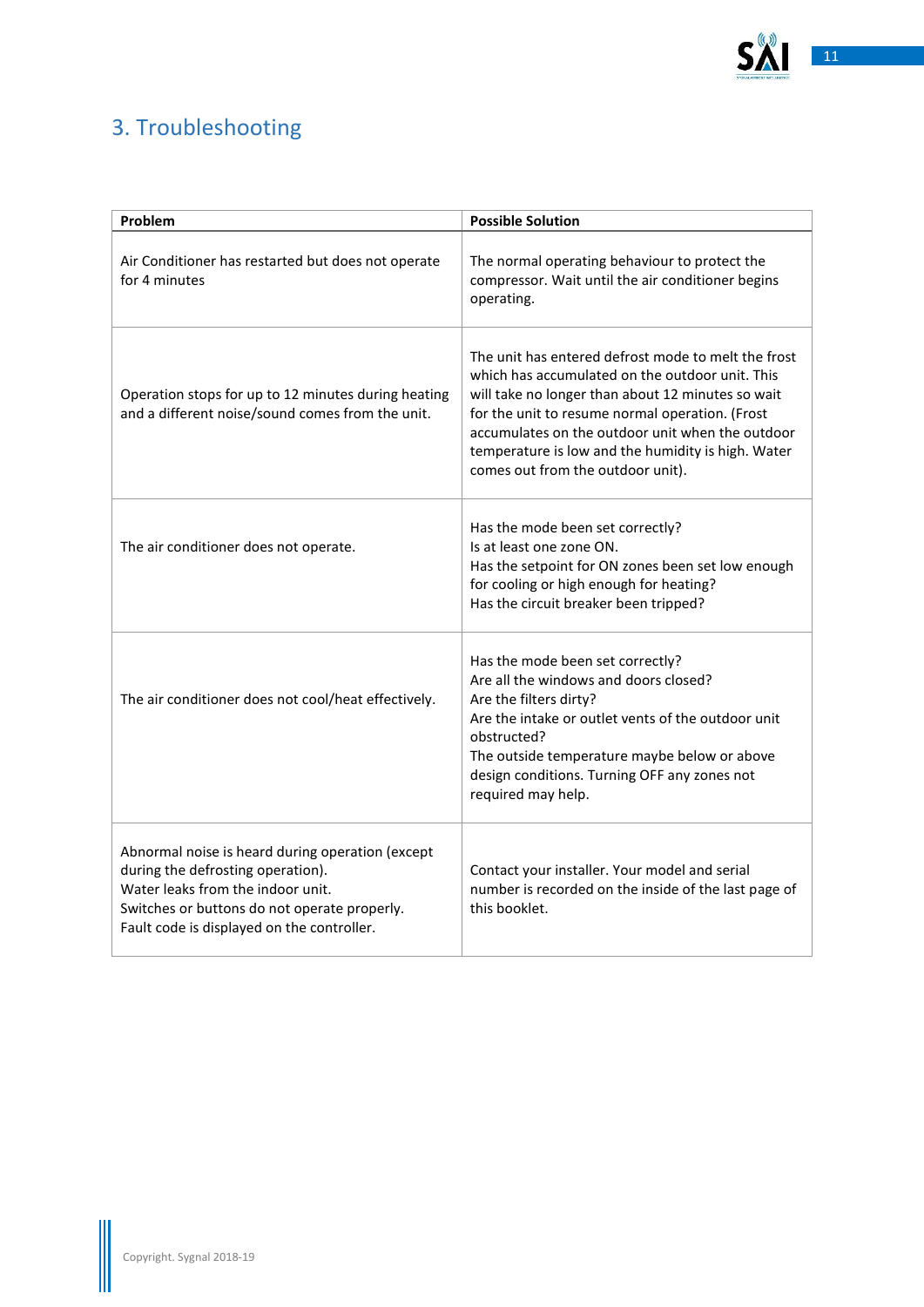

# <span id="page-11-0"></span>3.1 Digital Inverter System Self Diagnostics / Fault detection

Sygnal systems are able to detect a number of problems and display a fault message to aid in troubleshooting.

#### **Fault D1 = 3 Phase error Digital Outdoor**

Line  $1 =$  Fault Dl: Line 2 scrolls one of the following: 3 phase, L2 & L3 lost 3 Phase, L2 lost 3 Phase, L3 lost 3 Phase, rotate L2 & L3

#### **Fault D2 – Coil Sensor Error (sensor nominated)**

Line  $1 =$  Fault D2: Line 2 scrolls one of the following: Outdoor coil sensor open circuit Outdoor coil sensor short circuit Indoor coil sensor open circuit Indoor coil sensor short circuit

#### **Fault D3 – High Pressure or Low Pressure Fault**

Line 2 scrolls one of the following: HP compressor safety LP compressor safety HP/LP compressor safety

#### **Fault D4 – Interconnect Indoor > Outdoor**

 $Line 1 = Four1t 4:$ Line 2 scrolls one of the following: AHU and Condenser Interconnect

**Fault D5 – Contact Manufacturer** Line  $1 = \text{Fault } 5$ : Line 2 scrolls Contact Manufacturer

#### **Fault D6 – Contact Manufacturer**

Line  $1 =$  Fault  $6:$ Line 2 scrolls Contact Manufacturer

#### **Fault D7 – Zoning to indoor Board Communications Lost**

Line  $1 =$  Fault 7: Line 2 scrolls AHU and Zoning interconnect

**Fault D8 – Contact manufacturer** Line 1 = Contact Manufacturer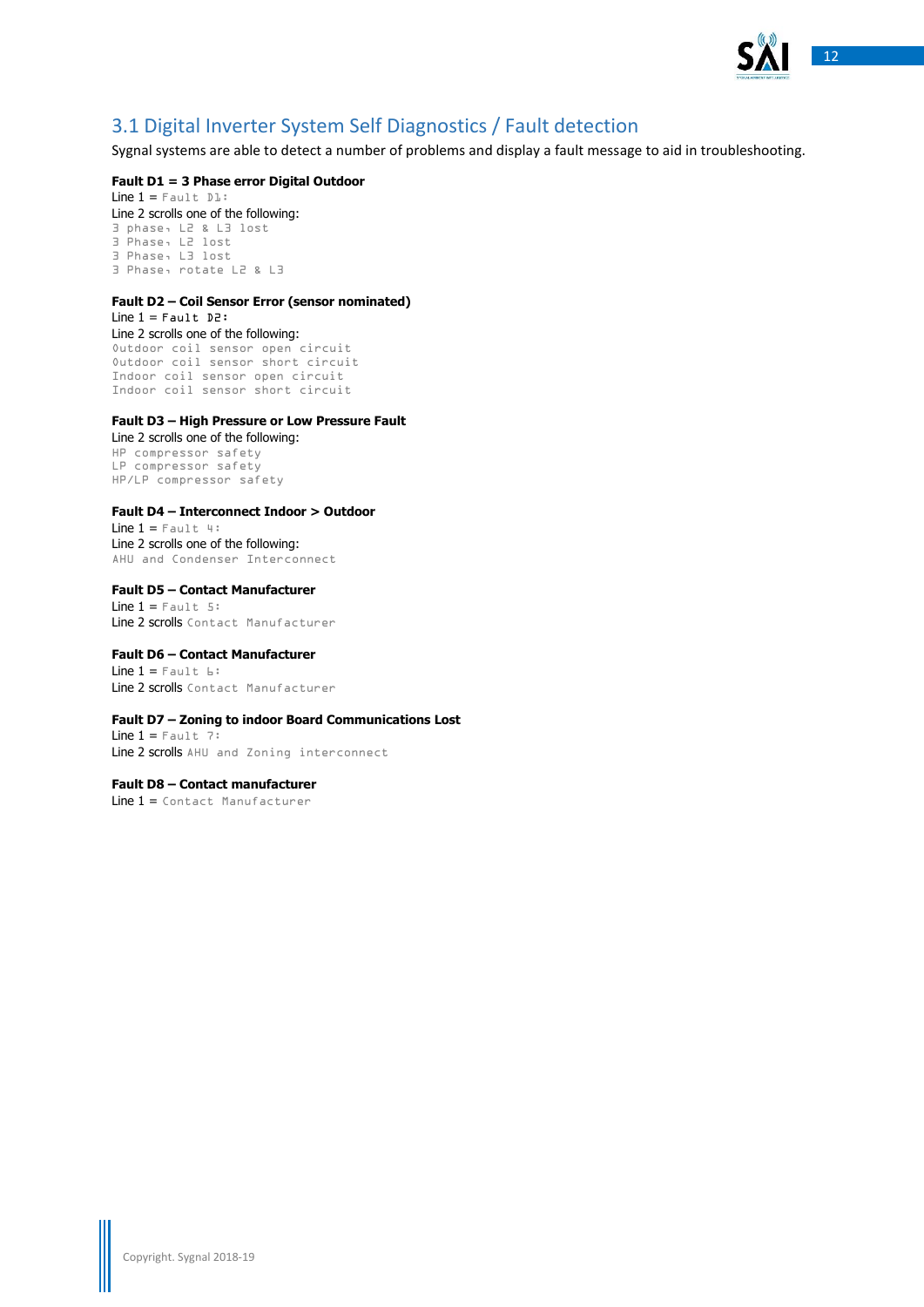

# <span id="page-12-0"></span>4. Warranty terms and conditions

All goods which are the company's own are guaranteed against faulty workmanship, materials or design for a period of 12 months from the date of despatch, after which all liability on the part of the Company ceases, save:

a) Goods which are branded Sygnal, registered with Sygnal prior to the expiration of the standard 12 month warranty period, form part of the air conditioning unit and are used in a human comfort application. These goods are guaranteed against faulty workmanship, materials or design for a period of 60 months from the date of system commissioning or 72 months from the date of despatch which ever expires first.

The Guarantee does not apply in the following cases:

b) Defect arising from materials supplied by the Purchaser or from a design requested by the Purchaser.

c) Replacements or repairs resulting from normal wear of units and machinery, corrosive atmosphere, damage or injury caused by lack of care, insufficient inspection or maintenance, or improper use of the goods.

d) Failure attributable to fortuitous circumstances or "force majeure"

The guarantee consists of repairing, modifying or replacing the parts or units recognised as defective within the shortest time at the Company's premises at the Company's expense save parts that are branded Sygnal and form part of the air conditioner, these parts will be repaired at the installation location providing the location is within 100km from the Company's premises or the premises of an appointed Agent or Dealer. The guarantee is inclusive of parts and labour. Subject to the above, the Company's liability and that of its resellers is wholly limited to the original cost of the product sold. Any unauthorised repairs or alterations to the equipment shall invalidate this warranty. In case of goods not of the manufacture of the company or its principals, the Company undertakes that it will, if requested in writing by the Purchaser to obtain from the manufacturer the benefit of any guarantee or warranty which the manufacturer may have expressly given as top the quality or fitness for any purpose of the goods, except as may otherwise be provided for by law. The fulfilment of this undertaking shall constitute the Company's sole liability in respect of any faulty goods of the manufacture of the Company or its principals. Neither the reseller nor the Company shall be liable for any injury, damages, expenses, or loss of profit, direct or consequential, arising out of the use or installation of products supplied by the Company all of which are supplied at the sole risk of the user. This warranty is in addition to any statutory warranty which a Purchaser cannot waive but all other warranties are waived by the Purchaser.

Sygnal Ambient Intelligence Phone: 1300 844 429 Web[: www.sygnal.com.au](http://www.sygnal.com.au/) Email[: service@sygnal.com.au](mailto:service@sygnal.com.au)